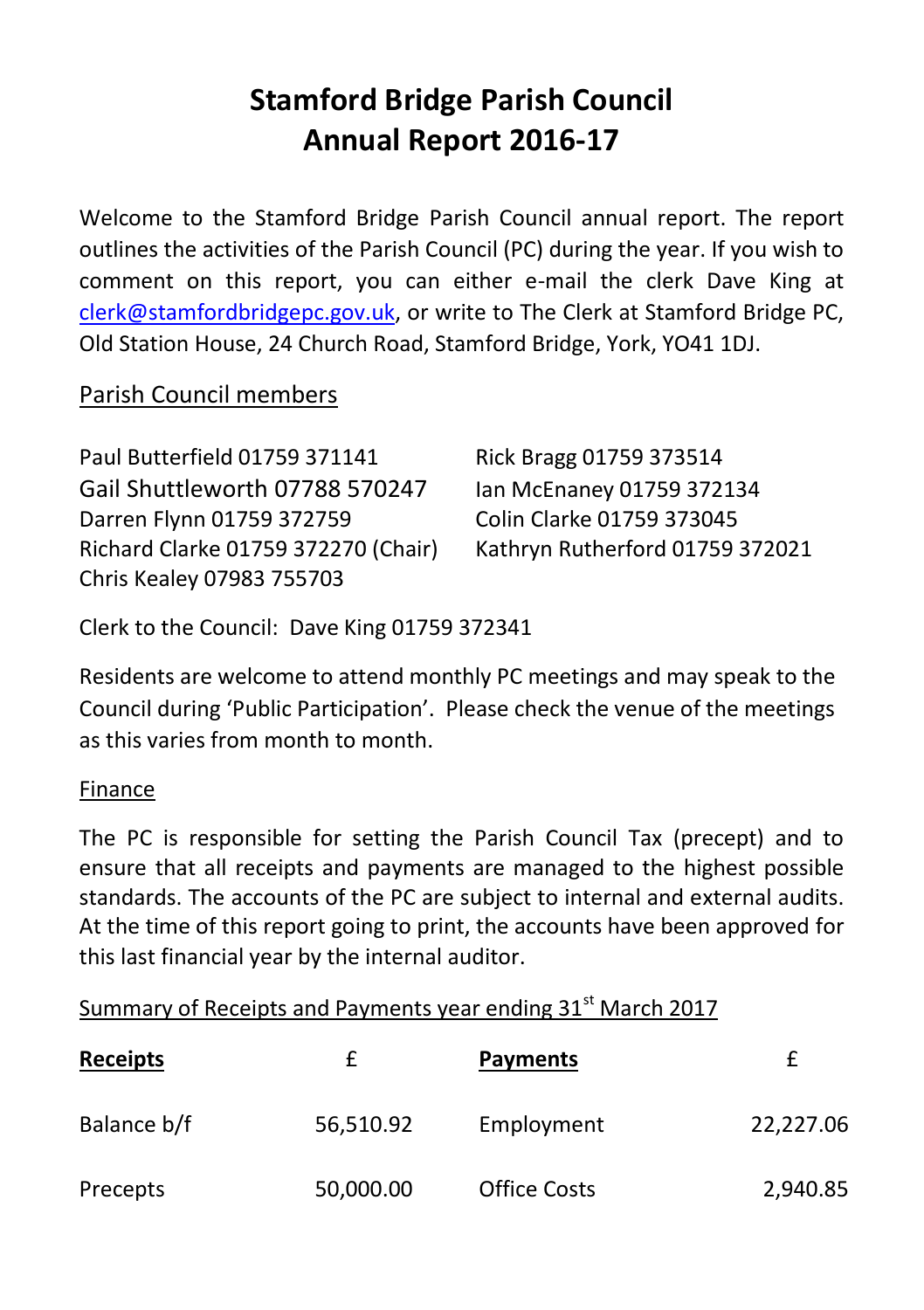| <b>LPP Grant</b> | 402.88     | <b>Professional Fees</b>        | 1,999.26              |
|------------------|------------|---------------------------------|-----------------------|
| VAT Refund       | 1597.25    | Training & Travel               | 539.95                |
| Rosti Donation   | 120.00     | Loan Repayment                  | 1667.44               |
| Tea Party        | 60.61      | <b>Street Lights</b>            | 397.53                |
|                  |            | Square Christmas                | 2873.09               |
|                  |            | <b>Annual Donation</b>          | 3088.97               |
|                  |            | <b>Parish Paths</b>             | 766.00                |
|                  |            | Misc. Costs                     | 100.00                |
|                  |            | <b>Winter Gritting</b>          | 311.00                |
|                  |            | <b>Precept Projects</b>         | 3919.80               |
|                  |            | VAT                             | 1610.02               |
|                  |            | Events & Room Hire              | 1684.38               |
|                  |            | Equipment<br>Repair/Maintenance | 417.00                |
|                  |            |                                 | Balance c/f 64,149.31 |
| Total            | 108,691.66 | Total                           | 108,691.66            |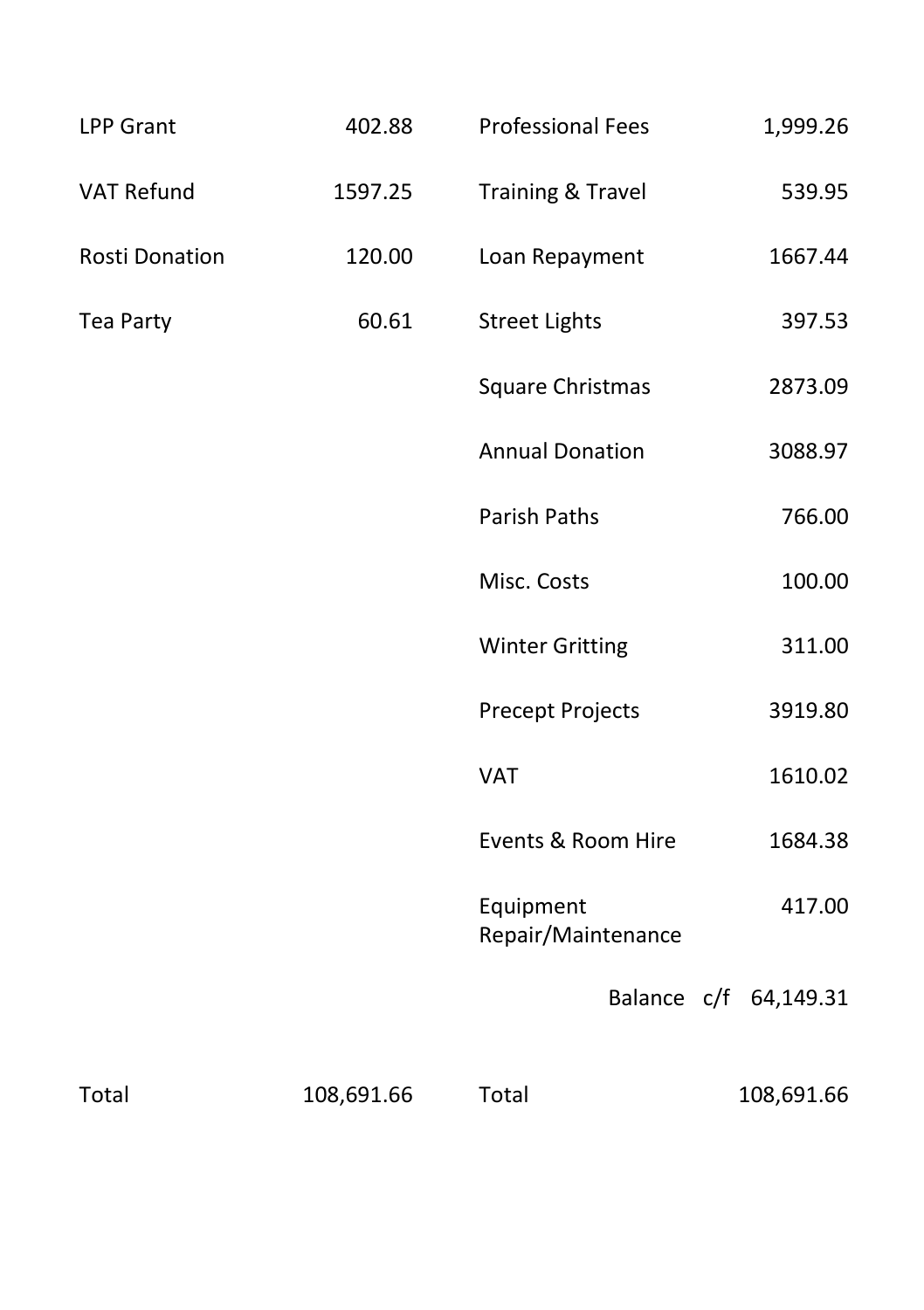#### Planning Update

Work on the 192 home "Saxon Gate" development is under way. This includes the provision of 25% affordable homes. The "Godwin Vale" development of 120 homes is also advancing. Construction of 24 age specific homes is now complete at the former Grange Nursing Home. A planning appeal has been submitted by Gladman in respect of the refusal of ERYC to grant planning permission for a 210 home development on the A166. A planning application has been received to build a new prison for 1017 prisoners at Full Sutton

#### Flood Liaison Group

Ward Councillor Andy Strangway helped to provide an underground pump in the New Inn car park to help alleviate excess surface water. ERYC paid for the electrics and will be an ERYC maintained flood risk asset. The only parts visible are a small control kiosk, a manhole cover and frame, and a 200mm external diameter pipe over the wall. The scheme cost in the region of £75,000.00 and was completed in March.

#### Buses

A joint funding agreement between Stamford Bridge PC, Rosti Automotive and ERYC was agreed last summer to maintain the York evening No. 10 bus service. Each contributes £2,000.00 per year, which equates to £1.30 per household per year out of the Parish Precept. As a result, York City Council extended the contract with Transdev to run the service from Monday to Saturday. The PC is also a member of the York Bus Forum, which represents bus users in York and surrounding areas.

#### Training and Liaison

The PC is committed to developing its skills and knowledge and during the year a number of training courses have been attended by the Clerk and Parish Councillors. We were pleased to welcome Colin Clarke as a new councillor. He took the place of Paul Knight, who resigned after 3 years of service, following a job move. We now have a new Chair in Richard Clarke and Chris Kealey is now Vice-Chair.